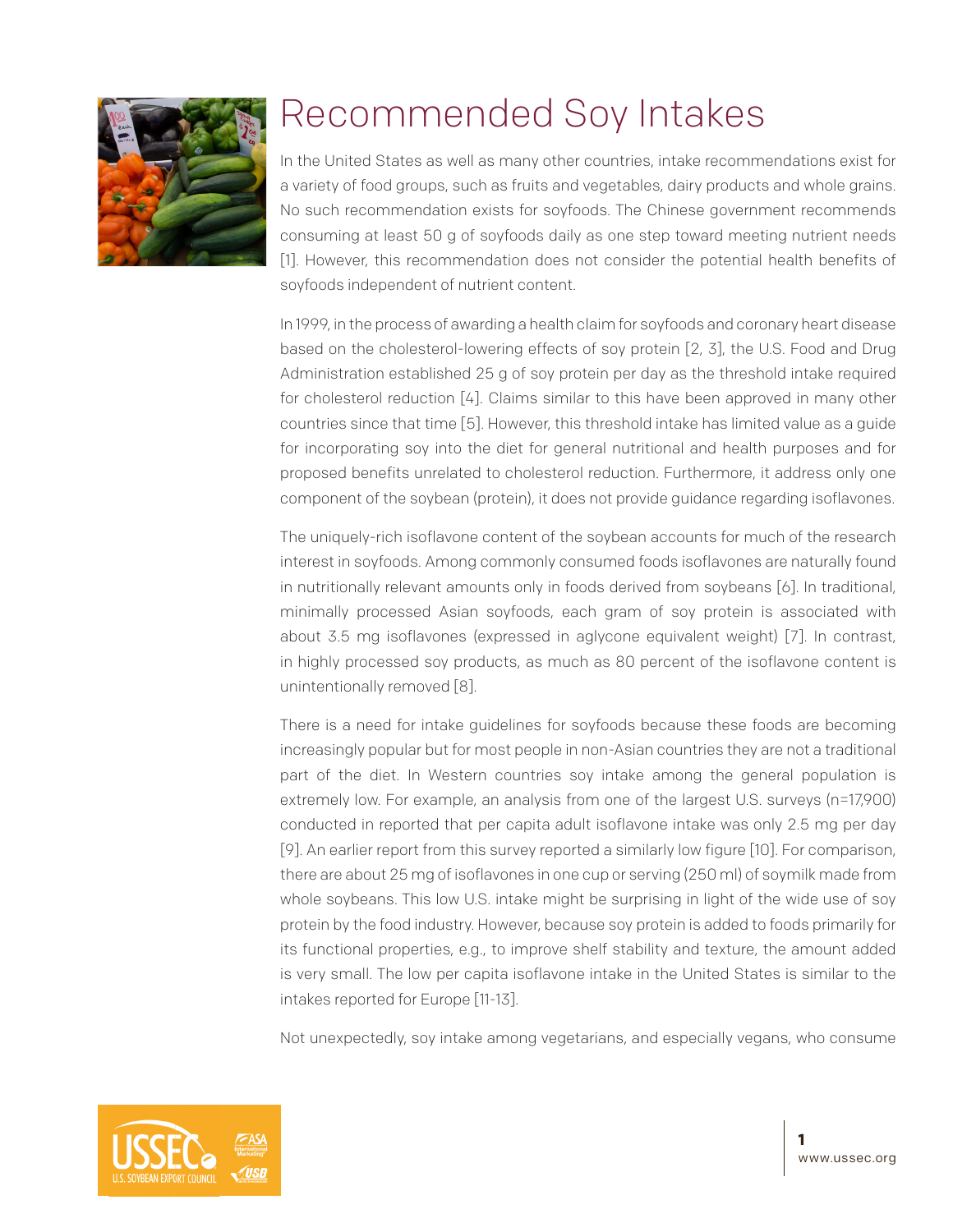

no animal products, is much higher than the general population. Results from a subsample from the Adventist Health Study 2 (a prospective U.S. epidemiologic study involving nearly 100,000 Seventh-day Adventists) reported that daily mean soy protein intake among vegans was 13.1 g/day. Approximately 40 percent of Seventh-day Adventists are vegetarians. The nonvegetarians in this study consumed 4.9 g/day soy protein, which is much higher than the intake of the general U.S. population. There are also data on the isoflavone intake of vegetarians. For example, among the 37,643 British women participating in the European Prospective Investigation into Cancer and Nutrition (EPIC), median isoflavone intake among the nonvegetarians was only 0.23 mg/d whereas it was 10.1 mg/day among the vegetarians [14]. Isoflavone intake among a group of "health-conscious" individuals from Britain participating in the EPIC, many of whom were vegetarians, was 21.8 mg/day [12].

When establishing dietary reference values for nutrients, policy makers often consider typical population intakes. Therefore, Asian soy consumption is a potentially useful source of information for developing Western intake guidelines although soy intake differs markedly among Asian countries and even within the same country. For example, a Chinese survey found that among the four provinces studied, soy intake varied fivefold [15]. In contrast, the Japanese are much more homogeneous in their dietary habits as their soy intake is rather similar regardless of region, although the type of soyfoods consumed varies. Soy consumption does differ according to age, however. As the Japanese diet has become more Westernized, soy intake has slowly begun to decline such that now older Japanese consume almost twice as much soy as younger Japanese [16].

Since soy intake has been consumed for centuries in China and Japan and there is considerable information about the amount of soy consumed by these populations, it is reasonable to use data from these countries as an intake guide. This information comes not only from national surveys but more importantly, from large prospective epidemiologic studies underway in these countries. For China, there is an abundance of data from Shanghai as a result of the Shanghai Women's Health Study [17] and Shanghai Men's Health Study [18]. Shanghai is a high-soy-consuming region within China [15, 19]. In Japan, a notable cohort is the Takayama study [20, 21]. These three studies involve from 30,000 to 50,000 individuals and used a validate food frequency questionnaire that comprehensively evaluated soyfood, soy protein and isoflavone intake.

When making soy intake recommendations it is more precise to speak about the amount of soy protein or isoflavones to be consumed rather than grams of soyfoods because similar quantities of soyfoods provide such different amounts of these two components. For example, 100 g soymilk provides only about 3 g protein whereas the same quantity of tofu can provide three times this amount. Furthermore, soy protein and isoflavones are

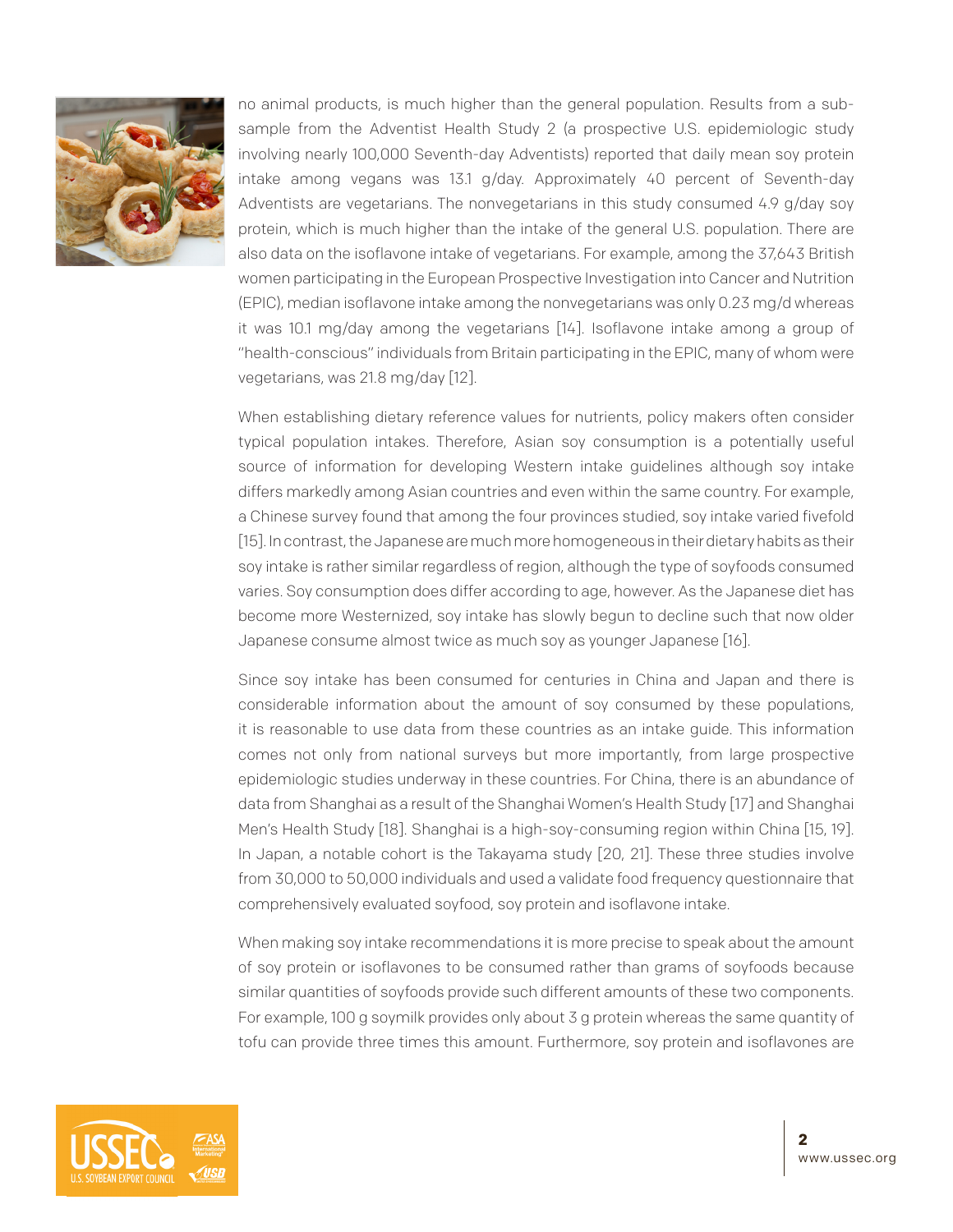

the components responsible for most of the proposed health benefits of soyfoods [22, 23].

In Japan, the daily mean intake of soy protein among those consuming a traditional diet is approximately 7 to 10 g, which represents about 10 percent of the total dietary protein intake [7]. In Shanghai, men consume as much as 12 to 13 g of soy protein per day [18], which represents about 15 percent of total protein intake [24]. Women consume about 9 g/day [17]. Mean isoflavone intakes range from about 30 to 50 mg per day [7]. Individuals in the upper one-quarter of intake in Shanghai and Japan consume about 15 to 20 g soy protein daily.

One of the most useful reports for gaining insight about the upper ranges of soy intake comes from an analysis by Yang et al. [17] of the Shanghai Women's Health Study [17]. Among the 45,000 middle-aged Chinese women in this cohort, mean (standard deviation) isoflavone intake was  $40.8 \pm 28.7$  mg/day. Approximately 10 percent of the women consumed 85 mg/day and about 2 percent consumed on average 146 mg per day. Soy protein intake in these two groups of women was 15.1-24.9 g/day and ≥25 g/day, respectively.

In Japan, about half of the soy consumed comes from unfermented foods, with four foods – tofu, miso, natto and fried tofu – accounting for about 90 percent of all soy consumption [25, 26]. In Shanghai, and throughout much of China, most of the soyfoods consumed are unfermented, and soymilk, tofu and processed soy products other than tofu account for about 80 percent of total soy consumption [27].

Another basis for developing an intake guideline is the amount of soy protein and isoflavones shown to favorably affect health outcomes in clinical and epidemiologic studies. Although there is obviously a wealth of data to consider, and little dose-response information is available, it is still possible to identify efficacious intakes. For example, approximately 50 to 60 mg/day isoflavones have been shown in clinical studies to alleviate menopausal hot flashes [28] and slightly higher amounts are needed to improve endothelial function [29]. Epidemiologic studies have found for example, that about two servings of soyfoods daily is associated with reduced risks of breast [30] and prostate [31] cancer.

When one considers the importance of consuming a varied diet, Chinese and Japanese soy intake, and the amounts of soy associated with benefits in epidemiologic and clinical studies, a reasonable intake goal for adults is 15 g soy protein and about 50 mg total isoflavones per day. These amounts are provided by approximately two servings of traditional soyfoods. Higher amounts may be needed for some specific effects, such as the 25 g/day soy protein thought to be needed for cholesterol reduction. In contrast, it

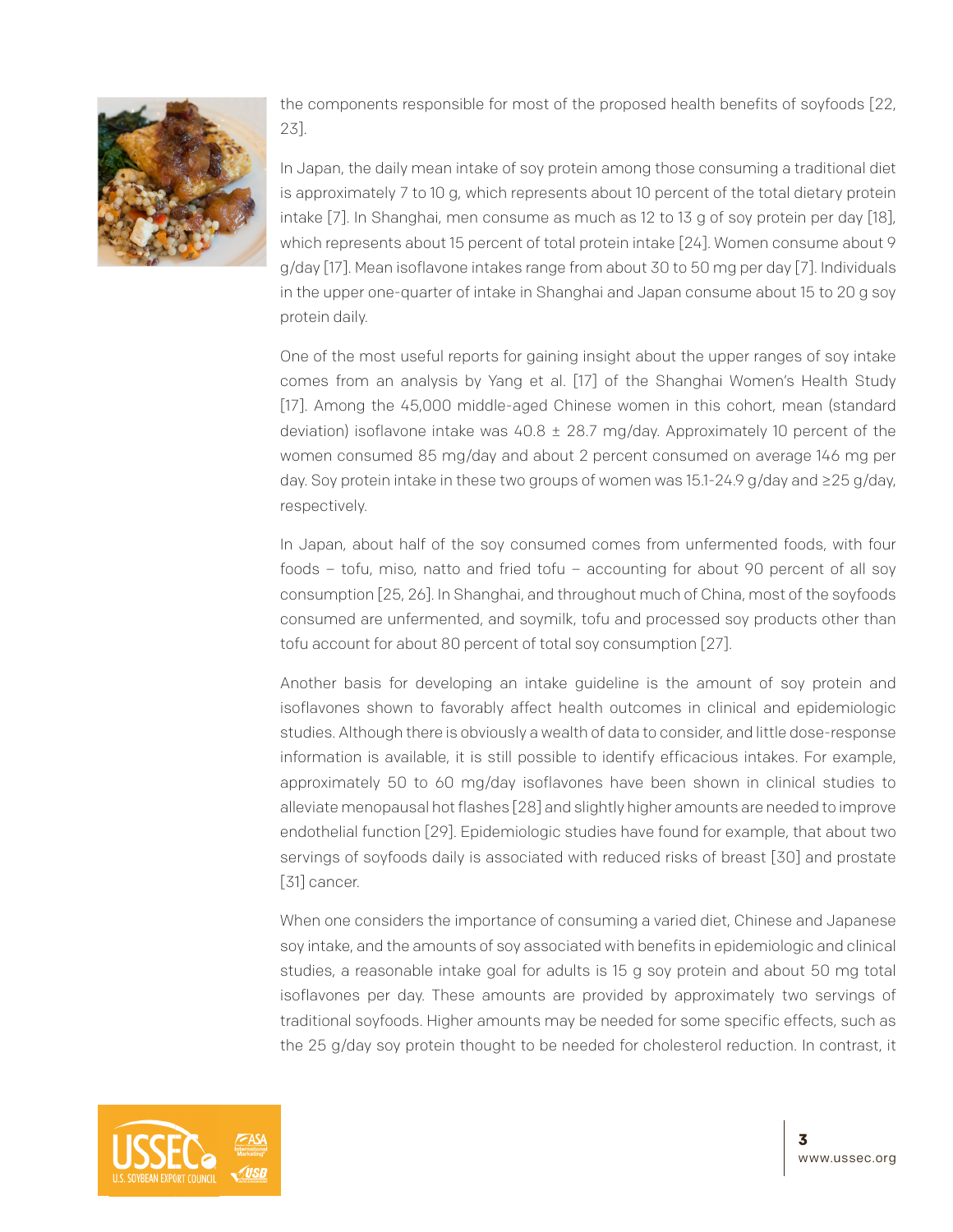

may be that some health benefits can be achieved in response to a lower amount of soy when intake occurs over a prolonged period of time. Certainly, two servings of soyfoods per day can contribute to meeting nutrient needs and is consistent with sound dietetic practice.

## **REFERENCES**

- Liu Z, Li W, Sun J, et al. Intake of soy foods and soy isoflavones by rural adult women in China. Asia Pac J Clin Nutr. 2004;13:204-9.
- 2. Zhan S and Ho SC. Meta-analysis of the effects of soy protein containing isoflavones on the lipid profile. Am J Clin Nutr. 2005;81:397-408.
- 3. Anderson JW and Bush HM. Soy protein effects on serum lipoproteins: A quality assessment and metaanalysis of randomized, controlled studies. J Am Coll Nutr. 2011;30:79-91.
- 4. Food labeling: health claims; soy protein and coronary heart disease. Food and Drug Administration, HHS. Final rule. Fed Regist. 1999;64:57700-33.
- 5. Xiao CW. Health effects of soy protein and isoflavones in humans. J Nutr. 2008;138:1244S-9S.
- 6. Franke AA, Custer LJ, Wang W, et al. HPLC analysis of isoflavonoids and other phenolic agents from foods and from human fluids. Proc Soc Exp Biol Med. 1998;217:263-73.
- 7. Messina M, Nagata C, and Wu AH. Estimated Asian adult soy protein and isoflavone intakes. Nutr Cancer. 2006;55:1-12.
- 8. Murphy PA, Song T, Buseman G, et al. Isoflavones in retail and institutional soy foods. J Agric Food Chem. 1999;47:2697-704.
- 9. Bai W, Wang C, and Ren C. Intakes of total and individual flavonoids by U.S. adults. Int J Food Sci Nutr. 2013.
- 10. Chun OK, Chung SJ, and Song WO. Estimated dietary flavonoid intake and major food sources of U.S. adults. J Nutr. 2007;137:1244-52.
- 11. Mulligan AA, Kuhnle GG, Lentjes MA, et al. Intakes and sources of isoflavones, lignans, enterolignans, coumestrol and soya-containing foods in the Norfolk arm of the European Prospective Investigation into Cancer and Nutrition (EPIC-Norfolk), from 7 d food diaries, using a newly updated database. Public Health Nutr. 2013;16:1454-62.
- 12. Zamora-Ros R, Knaze V, Lujan-Barroso L, et al. Dietary intakes and food sources of phytoestrogens in the European Prospective Investigation into Cancer and Nutrition (EPIC) 24-hour dietary recall cohort. Eur J Clin Nutr. 2012;66:932-41.
- 13. van Erp-Baart MA, Brants HA, Kiely M, et al. Isoflavone intake in four different European countries: the VENUS approach. Br J Nutr. 2003;89 Suppl 1:S25-30.
- 14. Travis RC, Allen NE, Appleby PN, et al. A prospective study of vegetarianism and isoflavone intake in relation to breast cancer risk in British women. Int J Cancer. 2008;122:705-10.
- 15. Zhao W, Hasegawa K, and Chen J. The use of food-frequency questionnaires for various purposes in China. Public Health Nutr. 2002;5:829-33.
- 16. Nagata C. Factors to consider in the association between soy isoflavone intake and breast cancer risk. J Epidemiol. 2010;20:83-9.
- 17. Yang G, Shu XO, Jin F, et al. Longitudinal study of soy food intake and blood pressure among middleaged and elderly Chinese women. Am J Clin Nutr. 2005;81:1012-7.
- 18. Lee SA, Wen W, Xiang YB, et al. Assessment of dietary isoflavone intake among middle-aged Chinese men. J Nutr. 2007;137:1011-1016.
- 19. Zhao W, You Y, Zhang X, et al. [Study on the food consumption pattern of elderly people in four "cuisine" areas of China]. Wei Sheng Yan Jiu. 2002;31:34-7.
- 20. Wada K, Nakamura K, Tamai Y, et al. Soy isoflavone intake and breast cancer risk in Japan: from the Takayama study. Int J Cancer. 2013;133:952-60.
- 21. Oba S, Nagata C, Shimizu N, et al. Soy product consumption and the risk of colon cancer: a prospective study in takayama, Japan. Nutr Cancer. 2007;57:151-7.